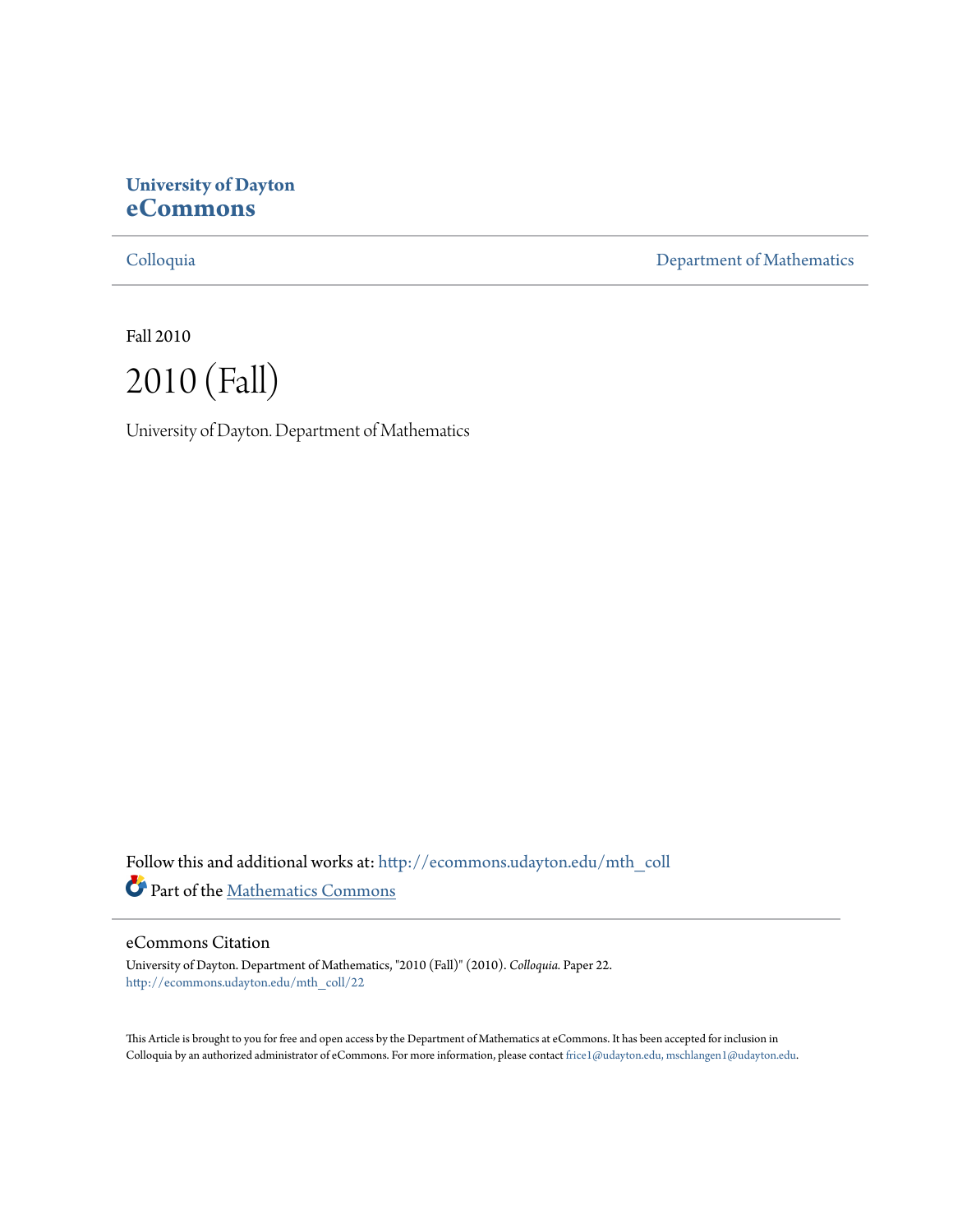### **Abstracts of the Colloquium Talks: Fall 2010 Department of Mathematics**

| <b>Date</b>              | <b>Speaker and Title</b>                                                                                                                                   | Time/Location   |
|--------------------------|------------------------------------------------------------------------------------------------------------------------------------------------------------|-----------------|
| Tuesday, Aug 31          | Murat Adivar, Izmir University of Economics<br>Exponential stability and instability in delay dynamic<br>equations using Lyapunov functionals              | 3:00 PM, SC 323 |
| Thursday, Sep 9          | Art Busch, University of Dayton<br>Ramsey-type Numbers for Degree Sequences of Graphs                                                                      | 3:00 PM, SC 323 |
| Thursday, Sep 16         | Brenda Marshall, Wolfram Research Incorporated<br>Experiencing Mathematica in Education: From Concept to<br><b>Classrooms to Clusters</b>                  | 3:00 PM, SC 323 |
| Thursday, Sep 23         | Muhammad Islam, University of Dayton<br>Almost linear Volterra integral equations and the existence<br>of bounded solutions                                | 3:00 PM, SC 323 |
| Thursday, Sep 30         | Billur Kaymakcalan, Georgia Southern University<br>Some Dynamic Inequalities and Generalizations                                                           | 3:00 PM, SC 323 |
| Thursday, Oct 14         | Anne Porter, University of Wollongong<br>The Grand Scheme for Supporting the Learning in<br><b>Mathematics Rich Disciplines</b>                            | 3:00 PM, SC 323 |
| Thursday, Oct 21         | Kimberly Kendricks, Central State University<br>Detecting Terror: Predicting Wrist Placement in the Gait<br>Cycle (An Application of Gröbner Basis Theory) | 3:00 PM, SC 323 |
| Thursday, Nov 11         | James Booth, University of Dayton<br>Two Examples in Applied Mathematics from a 27 Year Career 3:00 PM, SC 323<br>in Engineering and Mathematics           |                 |
| Thursday, Nov 18         | Aihua Wood, Air Force Institute of Technology<br>Topics in Electromagnetic Scattering Analysis                                                             | 3:00 PM, SC 323 |
| Thursday, Dec 2          | Daniel Slilaty, Wright State University<br>Gain Graphs                                                                                                     | 3:00 PM, SC 323 |
| Thursday, Dec 2          | Daniel Slilaty, Wright State University<br>Gain Graphs                                                                                                     | 3:00 PM, SC 323 |
| <b>Wednesday, Dec 15</b> | Todd Schneck, University of Dayton<br>Natural Gas Transportation: The Real Option Approach                                                                 | 3:00 PM, SC 062 |

# **EXPONENTIAL STABILITY AND INSTABILITY IN DELAY DYNAMIC EQUATIONS USING LYAPUNOV FUNCTIONALS**

MURAT ADIVAR

**Abstract.** In this paper, we make use of the shift operators that were introduced by the authors in a previous paper, so that general delay dynamic equation of the form

$$
x^{\Delta}(t) = a(t)x(t) + b(t)x(\delta - (h,t))\delta^{\Delta}(h,t), \qquad t \in [t_0, \infty)_{\mathbb{T}}
$$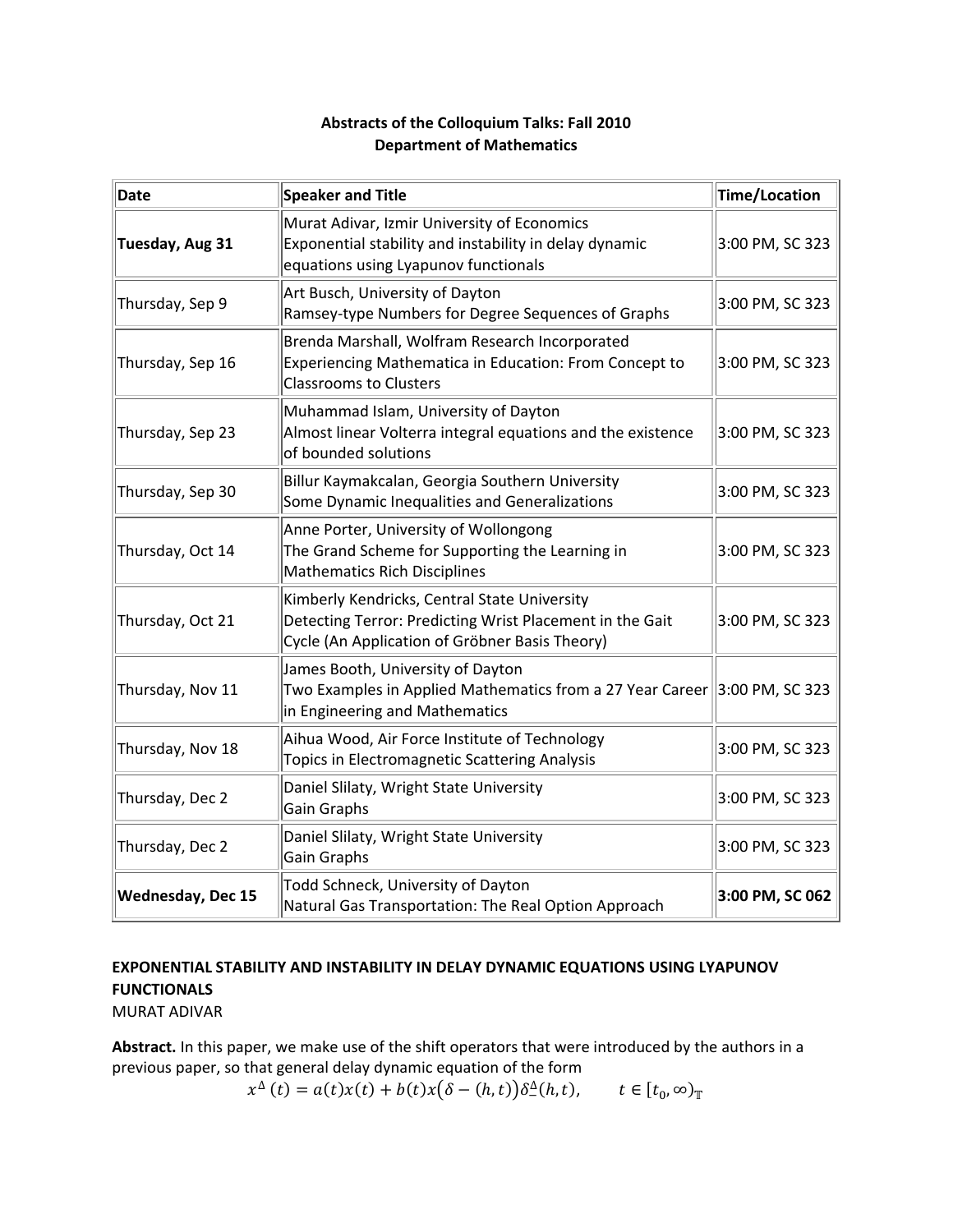can be analyzed with respect to stability and existence of solutions. By means of the shift operators we define a general delay function opening an avenue for the construction of Lyapunov functional on time scales. Thus, we use Lyapunov's direct method to obtain inequalities that lead to stability and instability. Therefore, we extend and unify stability analysis of delay differential, delay difference, delay  $h$  –difference, and delay  $q$  –difference equations which are the most important particular cases of our delay dynamic equation.

### **Ramsey‐type Numbers for Degree Sequences of Graphs**

### Art Busch

**Abstract:** The party problem is a simple problem with a surprisingly complex answer: How many people must attend a party to guarantee that there is a group of  $k$  people at the party none of whom have previously met, or a group of  $k$  people all of whom have met each other previously. We will examine the solutions for  $k = 3$  and  $k = 4$  and some generalizations of the problem, including a new problem that relates the party problem to the degree sequence of a graph.

### **Experiencing Mathematica in Education From Concept to Classrooms to Clusters** Brenda Marshall

**Abstract** This talk focuses on the newest version of Mathematica which provides many new opportunities to integrate Mathematica in the classroom that it didn't provide in the past. You no longer need to teach Mathematica and your course – you can now simply teach your course and use

Mathematica integrated within that course without needing to spend time teaching Mathematica as well. Part of the talk will illustrate that concept for you.

You will be able to see how you can use only one tool to do complex computations, generate tests, write journal articles, create presentations for conferences and/or lectures and do everything you need for your research and teaching.

In addition, since Mathematica is probably looked at on campus as primarily useful for only math and/or physics, this technical talk will illustrate why the latest version of Mathematica specifically changes the pedagogy of teaching within chemistry, economics, psychology, sociology, engineering and of course math and physics along with other departments as well.

### **Almost linear Volterra integral equations and the existence of bounded solutions**

Muhammad N. Islam

**Abstract:** A set of conditions are applied on the functions involved in certain Volterra type equations. The equations will be called almost linear when these conditions hold. Then the existence of bounded continuous solutions of these equations is studied. Krasnoselskii's fixed point theorem is used in the analysis as the primary mathematical tool.

### **Some Dynamic Inequalities and Generalizations**

#### Billur Kaymakcalan

**Abstract:** We expose a survey of Dynamic Inequalities and recent generalizations in terms of Diamond‐ Alpha derivatives. Recent results of Opial type inequalities involving diamond‐alpha derivatives and integrals are also given along with some applications.

# **The Grand Scheme for Supporting the Learning in Mathematics Rich Disciplines**

Anne Porter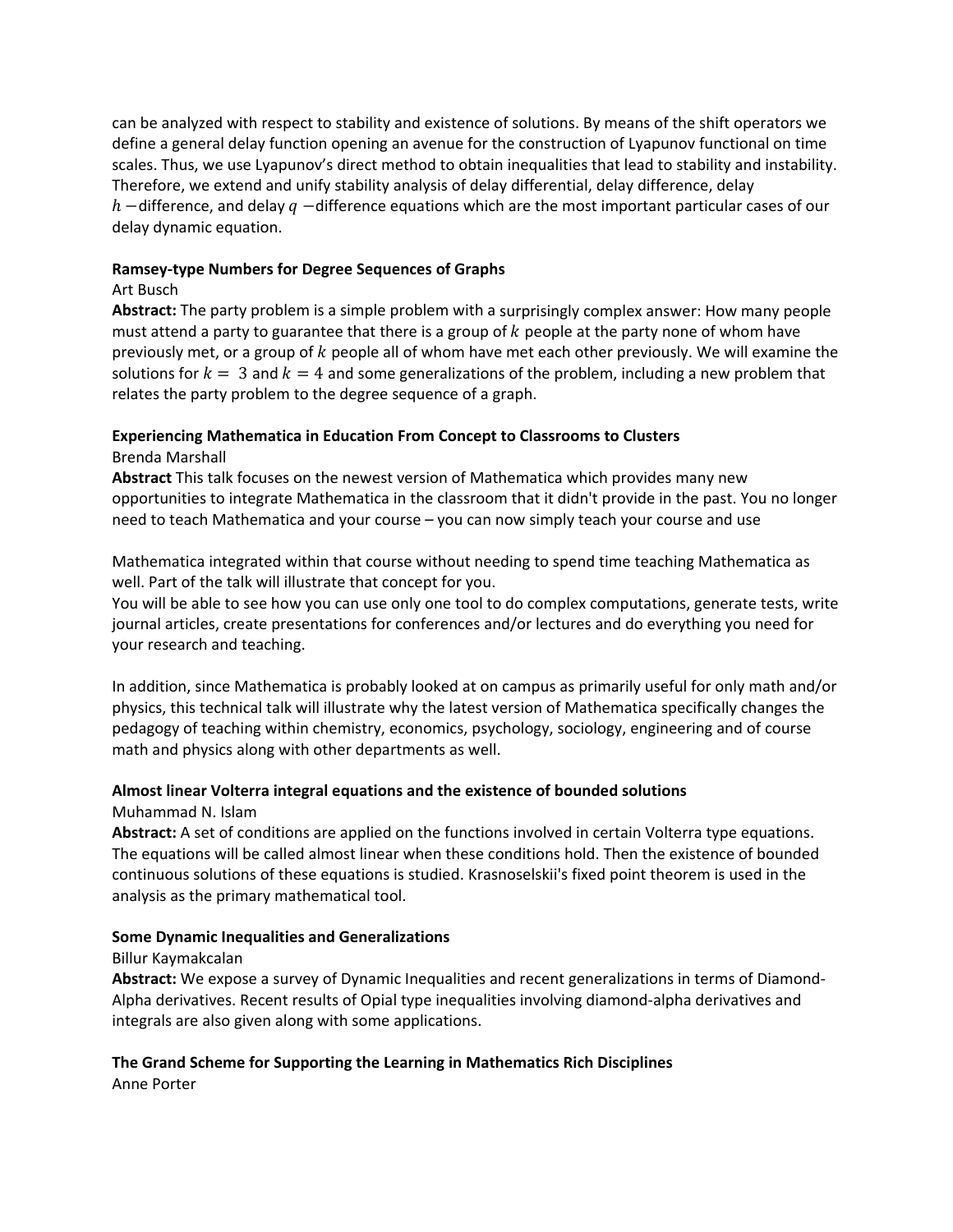**Abstract** This talk focuses on three aspects of an Australian Learning and Teaching Council funded project *Building Leadership Capacity in the Development and Sharing of Mathematics Learning Resources, Across Disciplines, Across Universities.* The primary aim of this project is to develop leadership capacity, which in the simplest sense is to engage others in the sharing of predominantly video‐based resources. The resources were to cover 100 level tertiary mathematics, statistics and bridging programs and thereby higher levels of university subjects in the disciplines that used 100 level mathematics and statistics. The sharing of technical expertise in relation to the use of the tablet PC has been one of the successes of this project. Hence the first focus of this talk, a demonstration of the use of the tablet PC in the production of resources. The creation of resources has led to questions as to the best ways to combine resources and hence my second focus on learning design for the effective delivery of mathematics based subjects. With several trials of new learning designs, incorporating different assessment strategies the third focus is on developing strategies to get students to communicate what they know.



**Short Biography** Associate Professor Anne Porter has been involved in Mathematics and Statistics Education since the 1970's. Trained as a secondary high‐school mathematics teacher Anne worked for many years in the Department of Psychology and in later years in Learning Development at the University of Wollongong. For the last 14 years she has been a lecturer in statistics at the University of Wollongong, where she has concentrated on working with staff to improve students' learning outcomes. In 2007 Anne was awarded a 2007 Carrick citation for Outstanding Contribution to Student Learning for *Leadership in improving learning outcomes in*

*informatics through staff mentoring in systematic quality improvement in processes and projects.* In 2008 she was awarded and Australian Teaching and Learning Council Grant for the project *Building leadership capacity in the development and sharing of Mathematics Learning Resources across disciplines, across universities.*

### **Detecting Terror: Predicting Wrist Placement in the Gait Cycle (An Application of Gröbner Basis Theory)**

### Kimberly Kendricks

**Abstract:** In 2009, the author worked with the Center for MASINT Studies and Research at the Air Force Institute of Technology and the Air Force Research Laboratory (AFRL) at Wright Patterson Air Force Base on the INSPIRE (Integration of a Sensor Package for Identifying Radical Extremists) project which seeks to analyze and identify threatening individuals through gait analysis. In this presentation, the author will discuss the development and use of an inverse kinematic model using Gröbner Basis Theory to isolate and determine the placement of certain segments of the body during the gait cycle. In particular, the presenter will discuss the results of using the kinematic model to predict wrist placement at any point in the human gait cycle.

### **Two Examples in Applied Mathematics from a 27 Year Career in Engineering and Mathematics** James Booth

**Abstract:** Prior to beginning his M.S. in Applied Mathematics, the presenter worked as a senior research engineer and a variety of first line management positions in technical areas. He is going to revisit two calculations performed in an analysis for nuclear reactor start up rods that were done in the 1970's and redo them today using MATLAB and Maple. The two calculations involve a heat transfer problem and the solution of six differential equations used to calculate the expected life of a nuclear reactor start up rod.